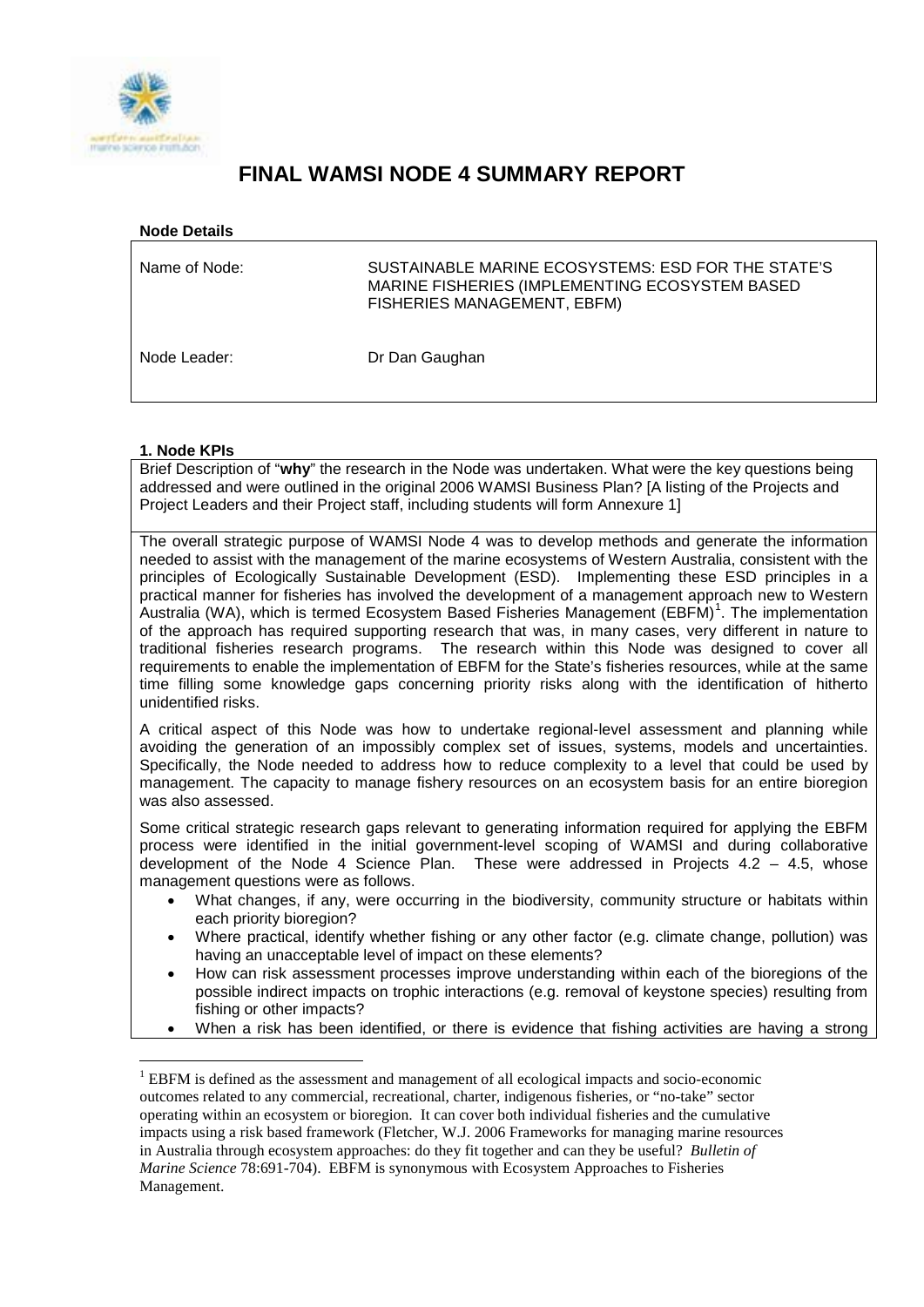impact on trophic interactions, what types of experimental studies would be needed to examine these processes and what are the main processes leading to changes in trophic interactions?

- How can risk assessment processes improve understanding within each of the bioregions of the possible indirect impacts on trophic interactions (e.g. removal of keystone species) resulting from fishing or other impacts?
- When a risk has been identified or there is evidence that fishing activities are having a strong impact from trophic interactions, what types of experimental studies would be needed to examine these processes and what are the main processes leading to changes in trophic interactions?
- How do you define what is the optimum social and economic benefit to be derived from the use of the marine resources within a bioregion for use in planning?
- Once the plan has been defined, how do you provide for the ongoing management of change flowing from shifts in social and economic values with respondent changes in resource use?
- What institutional arrangements need to be put in place to best deal with these issues?

#### **2. Research Plan/Science Plan**

Describe the high level "**Research Plan/ Science Plan**" for the Node in simple language [Note: the approved Science Plan for each Node will form Annexure 2]

In the past, fisheries management generally focussed on single-species with little explicit reference to other parts of the ecosystem. With a greater understanding of the importance of ecosystem-level interactions, such as trophic and habitat interactions, and social and economic effects, it has become clear that a more holistic approach to the management is necessary. Ecologically Sustainable Development, which was adopted in the 1980s, was the first step towards holistic resource management and was designed to ensure that all ecological, social and economic impacts were taken into account in management plans. However, a method of generating more practical outcomes was deemed necessary to ensure that the cumulative effects of fisheries in a region were taken into account including the management of conflicting objectives and allocations. The regional, multi-fishery EBFM approach takes such effects into account using a risk-based management system.

The aim of Project 4.1 was to develop a means of integrating EBFM into mainstream fisheries management, including the WA government's Integrated Fisheries Management (IFM) initiative, and to source, identify and integrate appropriate supporting research.

The general aim of undertaking Projects 4.2 to 4.5 was to provide additional information to Project 4.1. Collection of data was undertaken to allow the confirmation or reassessment of risk levels, to identify some specific effects (i.e. of climate change) or changes to ecosystems (i.e. due to fishing or other impacts) within the West Coast Bioregion, and to identify cost-efficient and effective methods for data collection. These projects were both field-based (e.g. in situ counts of lobster, scalefish & benthic flora, tracking movements of lobster and ocean currents) and laboratory based (e.g. examination of methods to detect patterns in complex sets of data, development of models to predict effects of potential climate change and estuary condition). Some of the work focussed on collating historical data and examining current monitoring methods; these elements included national/international expert-based workshops. There was also a strong element of qualitative modelling undertaken to generate better understanding of, and new insights into, how ecosystems function, including the human elements (social and economic considerations).

The project included work by a range of professional, undergraduate and post-graduate scientists from a range of universities and other research facilities. The integration of the results from these projects can provide an example of the need for continued data collection and analyses, and the reassessment of risk and management plans.

#### **3. Research Activities**

Describe the "**Research Activities**" for the Node in simple language. Please try and summarise the methodologies utilised as part of each Project in the Node [Note: the methods section of the approved Project Plans will form Annexure 3]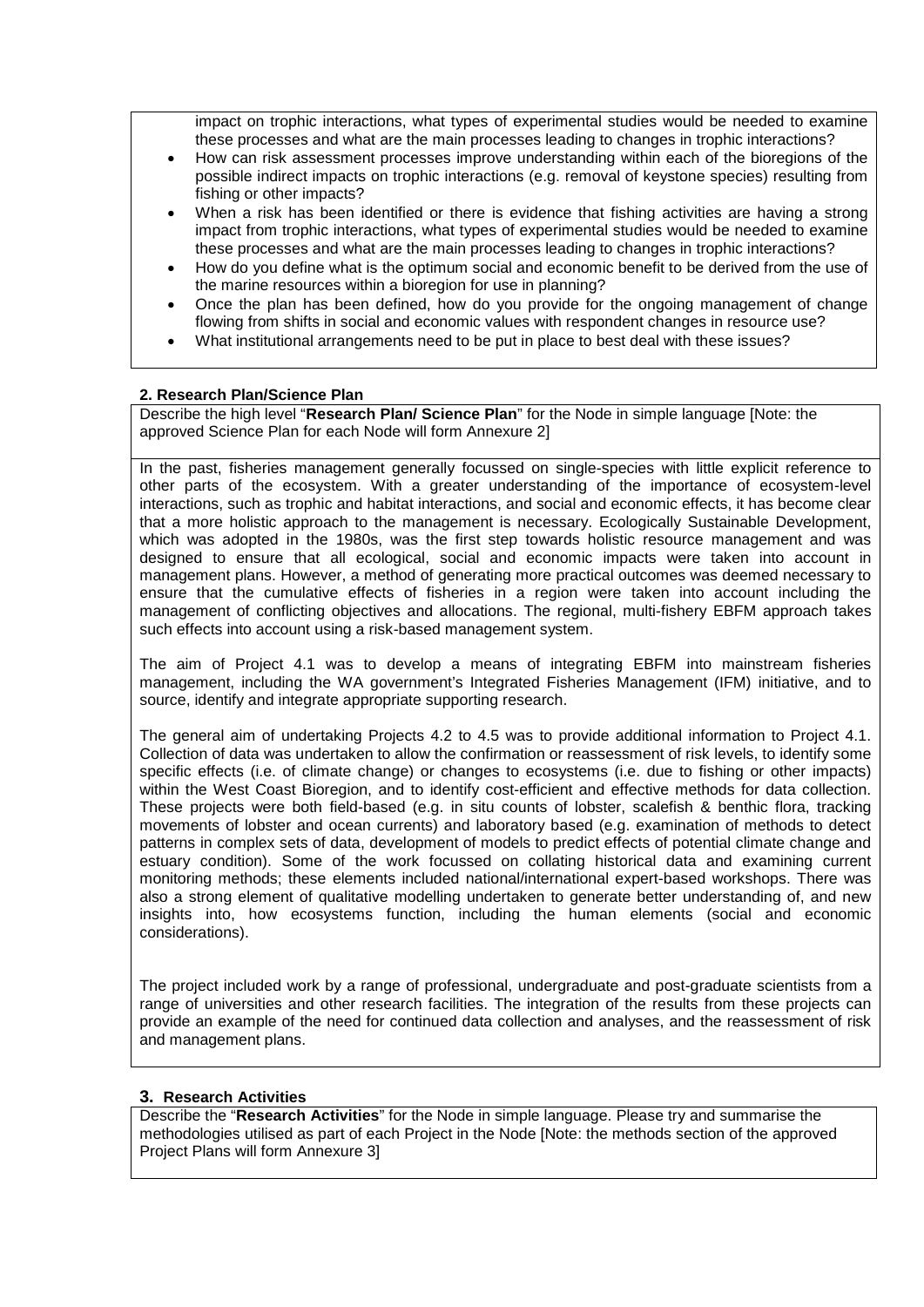The EBFM framework was trialled on the West Coast Bioregion as a case study and used a series of component trees to describe ecological, social, economic and governance assets and issues. The use of a series of component trees is designed to facilitate the capture of all possible issues or assets in an ecosystem. The trees were populated during stakeholder workshops and each component (asset or issue) was subjected to a risk assessment. The use of component trees allowed for the reduction of whole-of-ecosystem complexity by consolidating individual assets (e.g. individual species or benthic habitats) and their risks to a higher level (e.g. suites of species, regional-level habitats). This was undertaken because the separate management of these individual assets (in excess of 600 for the West Coast Bioregion) would not be feasible due to funding, time and efficiency constraints.

A multi-criteria analysis was applied to integrate the different types of risk identified during the production of the component trees. Ecological, social and economic risks as well as scores for the risk to social amenity and Gross Value of Product (GVP) were included in this multi-criteria analysis. In addition, the level of influence of external factors, which were outside of the control of the Department of Fisheries, was taken into account as this affects the overall priority of any one asset or issue to the Department. The inclusion of the external factors in the multi-criteria analysis was important to provide a distinction between EBFM, where fisheries management is the main priority, and EBM where all ecosystem impacts are a priority.

The complementary part of Project 4.1 was the use of qualitative models to integrate inputs from all stakeholders and sectors that would allow the investigation of ecosystem linkages and identify data gaps. Multiple stakeholder workshops were held to gather the appropriate information for inclusion in the qualitative models. An important data gap that was identified involved general economic information (e.g. influence of global economy, international demand, effect of changes in the Australian dollar) regarding export fisheries such as the rock lobster fishery. In addition, recreational fisher behaviour due to management changes was identified as a data gap and was subsequently further investigated in Project 4.5. This technique has also directed research in other areas, such as the data collection of specific indicator species to assess the effects of deepwater (>40m) rock lobster fishing in Western Australia. Also know as loop analysis, qualitative modelling can investigate the behaviour of systems (or interconnected elements within a system) for which the interactions of interest are not well enough known to allow quantitative modelling, a situation prevalent across the majority of ecological systems.

Project 4.2 developed quantitative methods to assess the status of the community structure, biodiversity and key habitats within each of the priority ecosystems within the West Coast Bioregion and, where possible, to discriminate the potential impact of each individual factor within the cumulative impacts of all fishing activities, climate shifts and other factors. The data on types and numbers of fish and benthic flora and fauna were collected using standard (e.g. baited underwater cameras, hand-hauled seine nets) and novel (precisely positionable underwater probes) approaches, in addition to undertaking further complex analyses of previously collected data (e.g. historical fisheries and oceanographic data, sea-floor mapping data collected by the Marine Futures project). In the case of the Swan, Peel-Harvey and Leschenault estuaries, historical data on the composition of fish communities was used along with new data collected using identical sampling methods to ascertain if there has been any major changes in the health of these systems. Iterative analyses on the various marine and estuarine data sets were completed to derive options for generating meaningful indices that could potentially be implemented for future assessment of the health of fish and benthic communities. This project also collated all relevant data sets on environmental variables of possible relevance to fish stocks and ecosystems and examined these with respect to recruitment variability on rock lobster. The impact of climate change on the level and spatial distribution of puerulus settlement, catchability of lobsters in traps, numbers of mature females moulting from setose to non-setose, growth rates, timing of moults and hence the timing of the peak catch rates, were assessed. Finally, a modelling exercise was undertaken to examine potential range shift of various fish species under the influence of predicted climate change impacts on the coast waters around Western Australia.

The primary aim of Project 4.3 was to develop a greater understanding of trophic interactions within the West Coast Bioregion and the potential for these interactions to be affected by fishing and other factors, such as climate change. This project permitted completion of a major assessment of historical fisheries data to determine, using the internationally accepted modelling approach, if any significant ecosystemwide trophic impacts had occurred over the past 30 years in Western Australia's marine waters. New data collection included implementation of experiments on rock lobster abundance and foraging behaviour, along with detailed examination of types and quantities of invertebrates in fished and unfished areas for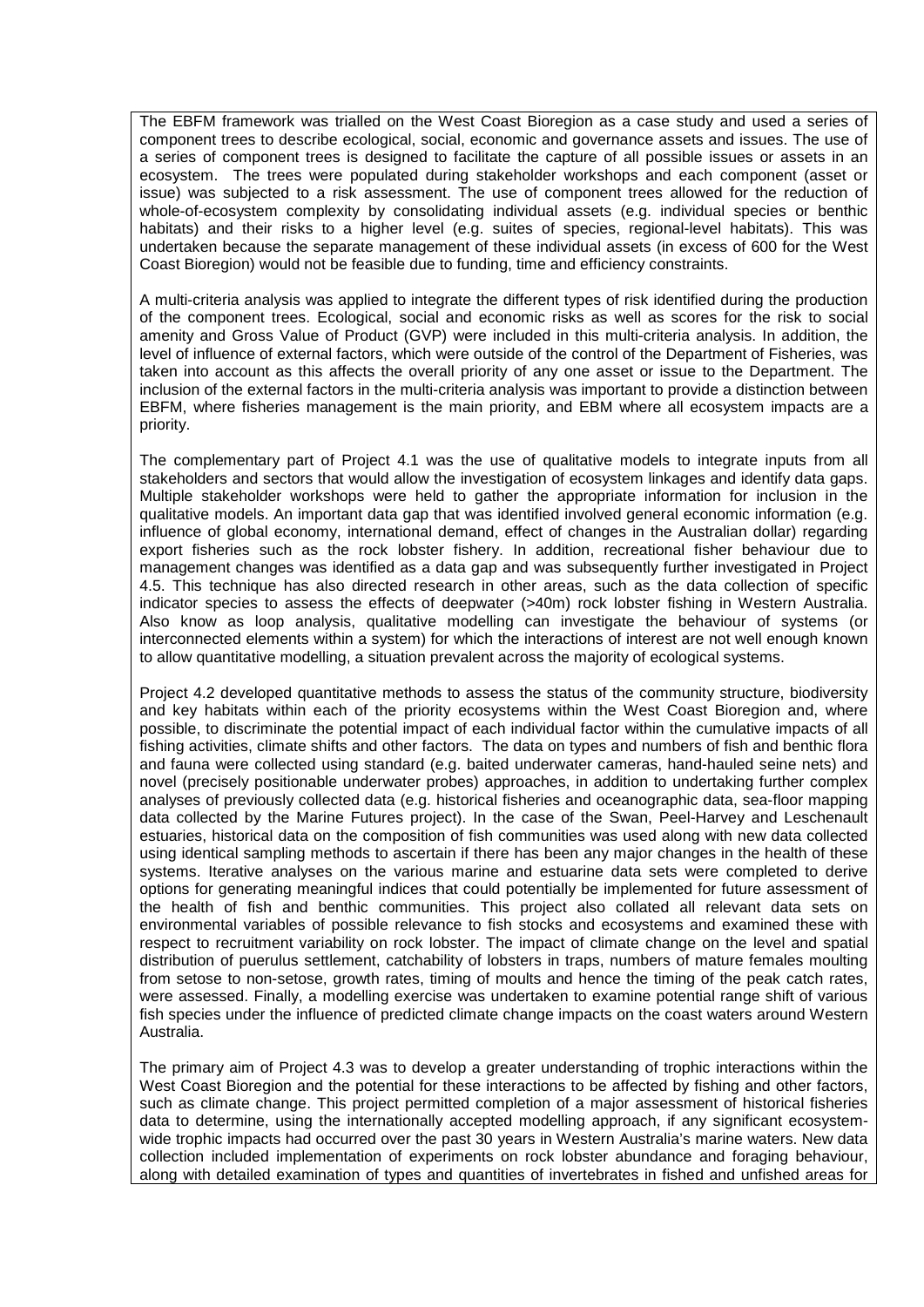deep and shallow water rock lobster habitats. An approach to develop a better understanding of the broader potential anthropogenic impacts on ecosystems was undertaken via trialling of sophisticated modelling approaches to the Peel Harvey estuary, identified as the most at-risk ecosystem during the EBFM risk assessment process.

A key risk for trophic integrity was that identified for the west coast demersal scalefish fish resource. A review of information on diets of species in the West Coast Bioregion was used to develop a food web. Pink snapper and skippy (the dominant local trevally species) were two important exploited species in the West Coast Bioregion for which more dietary data were collected as part of this study. This work is ongoing through a PhD study being undertaken at Murdoch University.

Project 4.4 examined a range of issue relating to directly to key exploited species. This project examined some techniques that worked directly on fish (genetics and otolith chemistry data) to ascertain the spatial relationships (i.e. "stock structure") of the exploited species dhufish, pink snapper and baldchin groper in the West Coast Bioregion. In addition, deployment of satellite-tracked drifters to improve our understanding of coastal currents and oceanographic models that employ this knowledge to predict drift patterns of fish eggs and larvae were utilized to help better understand the spatial links between fish populations in the different management zones of the West Coast Bioregion. This project also examined different types of bycatch risk assessment and the potential for on-board cameras to improve costeffectiveness of monitoring of bycatch in some commercial fisheries. Finally, methods to estimate recreational catch were examined at an international workshop of experts to help guide future surveys.

Project 4.5 undertook a range of social and economic studies to help increase our understanding of some of the underlying factors that must be considered when managing fisheries and aquatic ecosystems. Due to the dearth of data on social and economic aspects of management of the scalefish fisheries in Western Australia, the socially important west coast demersal scalefish fishery was chosen as a case study of the commercial, charter and recreational sectors of this resource. These studies involved examination of historic data along with interviews of current fishers to generate up-to-date data. The first step was to conduct a detailed workshop-based study of suitable methods, followed by observational fieldwork and direct interviews with fishing sector members to collect detailed information. Phone-based surveys of recreational fishers were undertaken to ascertain changes in behaviour in response to implementation of new management measures for the west coast demersal scalefish fishery.

## **4. Research Findings**

Describe the "**Research Findings**" for the Node in simple language. Follow the sub-headings:

- a. Overall research findings [very high level]
- b. Specific research findings/ outputs [specific to the individual projects]
- c. Intra-Nodal scientific outcomes [across the projects]
- d. Inter-Nodal scientific outcomes [between this and another Node[s]
- e. What wasn't addressed by the Node research, but is likely to be important from a scientific perspective?

[Note: the final Project Reports for the Node will form Annexure 4]

Project 4.1 focussed on developing a better system for holistic management of marine ecosystems and developing a clearer understanding of how both management systems and the ecosystems are structured. Ultimately, the challenge is to balance the available management resources against the range of management issues in a manner that maximises return to the community; this challenge is about risk assessment and risk management placed in the context of governance decision systems that can deliver value-for-money natural resource management. The purpose of the case study was to assess whether the EBFM framework can assist in providing natural resource management planning for the optimal management of marine resources at a bioregional level; i.e. a risk-assessment of the ecological assets and management issues for an entire bioregion. It was also the intention to ensure that the planning structures, to meet the legislative responsibilities of the Department of Fisheries, were being undertaken in a holistic manner. The EBFM framework that was developed through this case study was ultimately successful in meeting both of these objectives because a pragmatic, management focused approach was taken.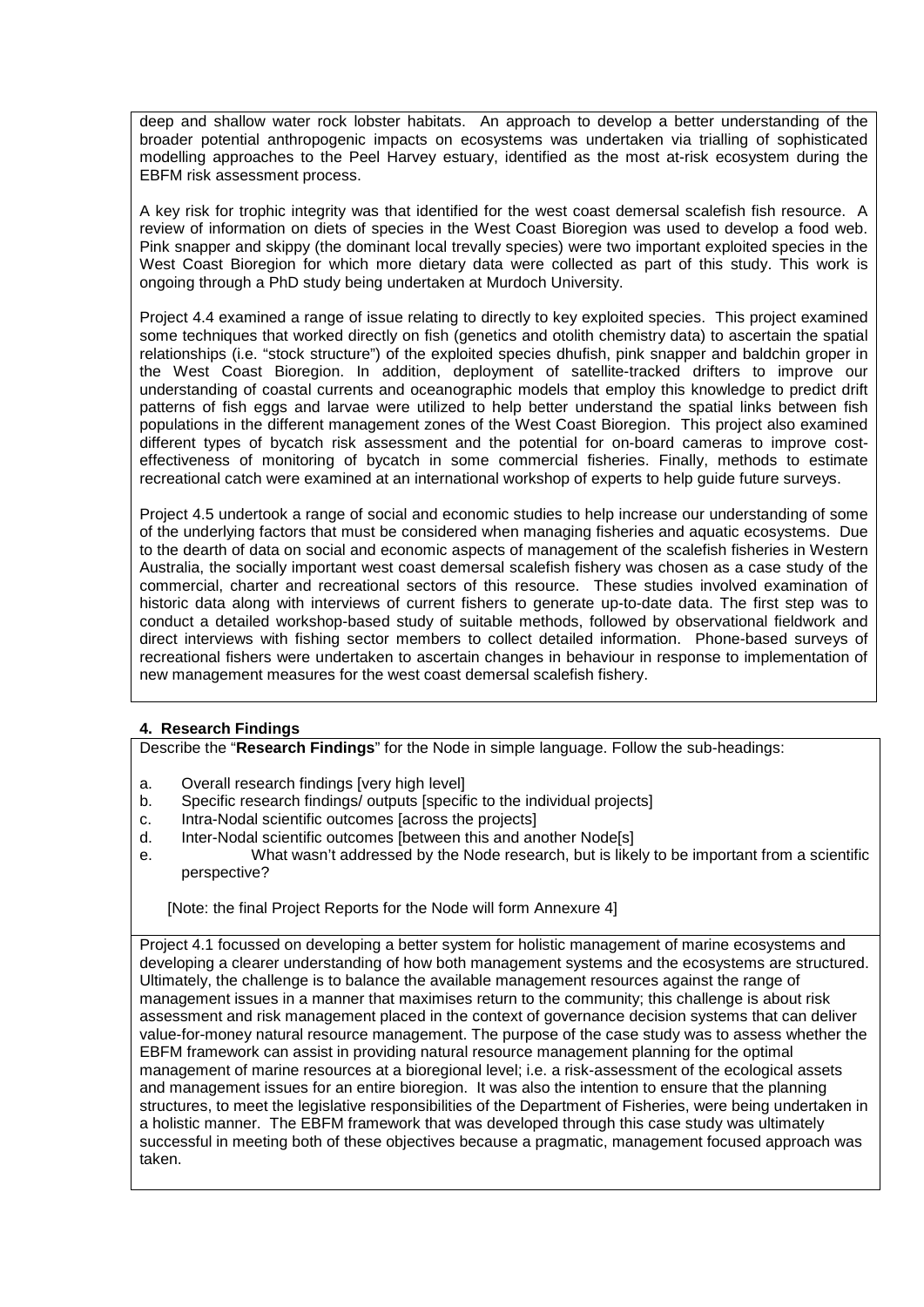The second part of Project 4.1 investigated structures of a variety of systems (e.g. estuary ecosystems including governance arrangements, behaviour of recreational fishers, rock lobster fishery trophic paths) using qualitative modelling. This highly intuitive, expert-based modelling approach developed much better understanding of several systems for which data were limited and for which indirect interactions between system components had hitherto not been anticipated or understood. This series of modelling exercises have ongoing benefits to management and sampling design across a variety of areas. As the benefits of the loop analysis approach to investigate system stability became obvious in Project 4.1, they were extended to deal with the issue of recreational fisher behaviour in Project 4.5, and that of attempting to understand the key drivers responsible for the poor condition of the Peel Harvey estuary, being dealt with in Project 4.3. Problems with the structure of estuarine governance were highlighted using qualitative models and potential management strategies were identified to overcome different estuarine issues. The quantitative modelling workshop identified the need for collective decisions from a group of 'experts' as well as having one department/agency responsible for the management of nutrients and the need for the economic benefits of a healthy environment to be considered in government decisions. The results from the qualitative ecosystem models may provide a stimulus for a change in governance to ensure assessment and management are appropriate for the range of impacts occurring and community benefits that may be obtained through healthy ecosystems.

Application of international standard modelling techniques to 30 years of fisheries data indicated that there had been no ecosystem level changes to fish communities, nor any impacts on the foodweb structure of marine ecosystems in Western Australia. This WAMSI-funded work value-added to an existing project funded by the Commonwealth government's Fisheries Research and Development Board (FRDC).

The examination of methods to monitor biodiversity of demersal fish communities and benthic assemblages of flora and some static fauna (i.e. corals, sponges) in marine systems now provides a standard sampling system and analytical methods on which future monitoring for major fishing or climate change impacts might be based. For example, a monitoring program for demersal fish communities was developed, using Baited Remote Underwater stereo-Video (stereo BRUV) surveys at three sites in the West Coast Bioregion (Cape Naturaliste, Rottnest Island, Abrolhos Islands), to help develop a baseline understanding of potential indicator regions. The research concluded that this choice of locations is appropriate; critically, hitherto unavailable baseline data for marine ecosystems will place government in a strong position to determine what further levels of monitoring of potential changes to our marine ecosystems is required. This work has highlighted temperature-related distributions of key fish species, and shown that whole assemblages of demersal finfish can be cost-effectively monitored over time. The same data collection methods were applied in the Node 3 program (based at Ningaloo) so adds an additional region north of the Abrolhos Island as a monitoring location.

In contrast to the marine fish communities, those for the estuaries of the West Coast Bioregion remain at a significantly higher level of risk. The current Peel Harvey fish fauna composition was deemed to be unacceptable, reflecting poor water quality (i.e. excess nutrients). This result suggests that the health of the estuary is intermediate between the very poor hyper-eutrophic condition of the 1980s and the more marine-influenced condition that was attained after the Dawesville Channel was constructed, i.e. the fish community of the Peel-Harvey estuary remains highly impacted by negative impacts on water quality. Very little change was observed in the fish composition of the Leschenault estuary. Indices of estuarine health based on fish communities were developed. Summer and autumn are the best season for future monitoring of the ecological health of the Swan Estuary, using the system of indices developed. Overall, validation of the indices developed during this study demonstrated that their spatial and temporal variability was comparable to that of existing multimetric indices employed in the USA and Europe, and that classification of the health status of the estuary using fish assemblages was fairly robust.

The collation of environmental data allowed a detailed examination of potential affects on recruitment of rock lobster. The western rock lobster fishery has long-term time series (about 35-40 years) on a number of biological variables as well as fishery-independent estimates of recruitment, i.e. puerulus settlement, which makes it one of best candidates to study climate change effects on a fishery in Australia. This study noted that climate change effects such as increasing water temperatures may cause a decrease in size at maturity, decrease in the size of migrating lobsters, an increase in the abundance of undersize and legal size lobsters in deep water relative to shallow water and a subsequent shift in catch to deep water. The separate modelling exercise that examined the potential extent of range-shifts of various exploited marine species under currently available climate-change projection scenarios found that a general shift (or contraction) southwards in response to warmer water temperature could be expected in 50 – 60 years.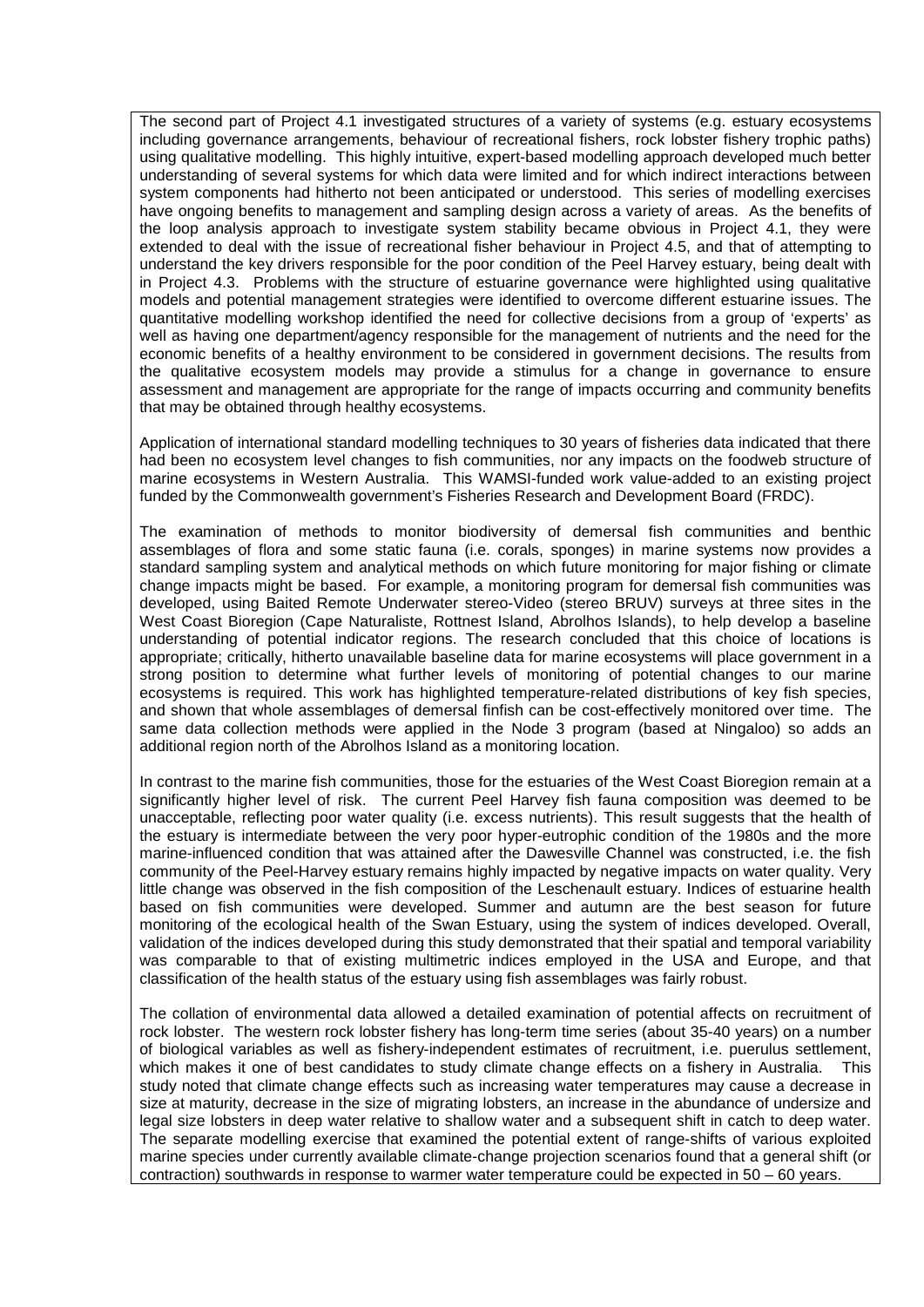A key finding of this project was that there was no effect of lobster density on the overall community structure in the habitats that support lobster populations in shallow water. This is an important outcome for the assessment of the ecosystem effects of the rock lobster fishery. For the deeper water habitats, maps and data from the monitoring of lobster densities in a recently-closed reference area of the fishery were generated; these will provide baseline data for the assessment of change in the future. A series of qualitative models were used to represent the food web in this deepwater ecosystem and identified small demersal fish and small crustaceans as indicators of change due to rock lobster extraction and bait input respectively.

Project 4.4 provided a method of assessing risk for bycatch across multiple fisheries. This method allowed the assessment of risk by species and was able to highlight data gaps. The collection of bycatch data was highlighted as an issue because it is not undertaken consistently by all WA fisheries. However, the EBFM process showed that for many bycatch species there is in fact no sustainability concerns.

The foodweb for the demersal ecosystem of the West Coast Bioregion was subject to qualitative modelling, which showed that the trophic relationships of this demersal system were highly complex. For most of the components of the foodweb for the west coast demersal ecosystem there is no information on population sizes of the individual species or stocks. The key outcome was that there is little that can be determined from dietary studies of fish, in terms of ecosystem impacts, if nothing is known about the sizes of their populations or the populations of their prey.

Project 4.5 uncovered a number of important findings, including that charter boats with substantial fishing activity in the West Coast Bioregion can incur substantial declines in revenue when restrictions were placed on the west coast demersal scalefish resource. This decline in revenue forced some operators to leave the fishery, some to switch their main target species or undertake more ecotours and party cruises, while others increased their activity in the surrounding bioregions. Impacts to commercial fishers were the exclusion of some vessels from the fishery due to a move from 'open access' to a limited entry fishery. The commercial vessels that remained operating achieved higher catch rates, increased prices and greater security of income.

The study investigating behavioural response of recreational fishers found that for boat-based fishing the overall number of trips per fisher per year has remained the same since a similar study in 2003, despite the introduction of a two-month seasonal closure. In addition, the overall satisfaction per fishing trip was higher than in 2003 despite the new regulations for recreational boat fishers, even though mean catch per trip was significantly lower.

#### **5. Implications for Management (address the "So What")**

- a) What "management objectives" were being addressed by the research in this Node?
- b) Who are the key management agency "beneficiaries" of the work in this Node?
- c) What "management strategies" were being addressed by the research in this Node?<br>d) What "strategies and actions" are likely to be changed as a result of the research in t
- What "strategies and actions" are likely to be changed as a result of the research in this Node?
- e) Has the research in this Node improved "management effectiveness"?<br>f) Are the research findings "easily accessible" and in a format that allows
- Are the research findings "easily accessible" and in a format that allows for ease of interpretation and "take-up" by management agency staff? How has this "knowledge transfer" been facilitated to ensure the maximum value has been gained from the research?
- g) Has the research in this Node improved the overall management of the marine/ coastal environment in WA? How and give examples.
- h) What are the longer-term likely impacts of the research for the State?

The application of the EBFM framework to identify and assign risk to all elements of ecological, social and economic relevance for the West Coast Bioregion, and then consolidating these up to a level that is of practical management use, has not only assisted the Department of Fisheries in improving its planning processes for natural resource management, but has in fact constituted a revitalised approach to identifying risks within the portfolio of the Department. Because the EBFM framework was applied in a manner that formally captured all relevant elements of concern (or perceived concern) for the West Coast Bioregion, this allows more efficient use of government resources when addressing natural resource management issues. For example, expenditure on research or policy projects directed towards low-risk elements could (and will) be redirected towards higher risk elements.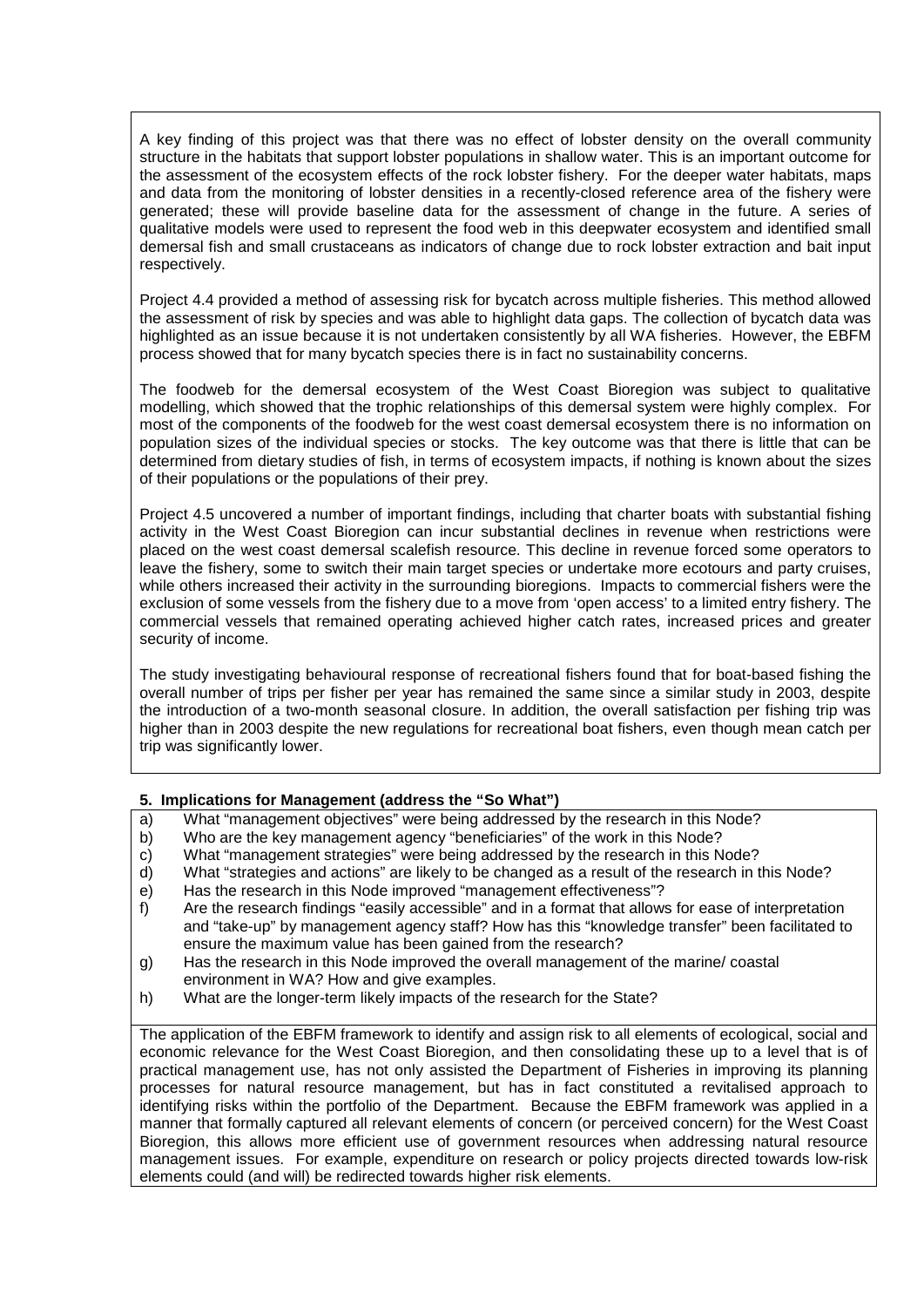To avoid merely generating impossibly complex sets of regional issues, uncertainties and expectations, a hierarchical, risk-based framework was developed. In applying the EBFM framework to the West Coast Bioregion, stakeholder workshops identified over 600 ecological assets, social and economic issues, governance issues and external drivers. This complexity was reduced by consolidating these into 60 regional-level risks, with a multi-criteria analysis used to integrate related ecological, social and economic values and risks into 24 'Agency level' priorities ranging from urgent to very low priorities. This framework has been applied to all six bioregions in WA, with these priorities now used as the basis for the annual budget setting process. Furthermore, WA is revising it's legislation and governance arrangements to facilitate creation of regional level strategies to coordinate the management of all individual fisheries/activities and simplify the Department's engagement in future multi-sector (EBM), regional planning processes.

Other government departments and agencies could benefit from the use of qualitative models to investigate relevant social, ecological, economic and governance systems. The technique is highly intuitive and relatively quick to use in comparison to other data-intensive models so is cost-efficient and easily incorporates stakeholder input. Being able to produce models in real-time during workshops is beneficial to ensure agreement on model structure and to identify new links and variables of importance while in discussion with stakeholders. The assessment of alternative management strategies can be used to focus further investigation on potential strategies for improvement, thereby aiding the prioritisation of future resources. Such prioritisation can be difficult without a method of simplifying issues to their core drivers.

The results of the present study provide managers with baseline data for detecting whether the fish faunas of Peel-Harvey and Leschenault estuaries are undergoing more change in the future. While the interlinked issues of catchment management, coastal development, eutrophication and changed salinity regimes etc (e.g. modelling from Projects 4.1 and 4.3) are those that ultimately drive potentially undesirable changes in habitat quality and community composition in these estuaries, the data series continued in the present project may represent a good starting point to determine if any future remedial actions are having a positive impact.

The collation of environmental data sets, which were in many cases disjointed and almost impossible to find and access efficiently, now means that fisheries recruitment problems that might be related to environmental variability can be more effectively addressed. The prime example of the benefits of this data set, representing a critical outcome from WAMSI, was its application to the rock lobster recruitment problem. Although the development of this dataset constituted a relatively small investment by WAMSI, the funds nonetheless permitted employment of an expert oceanographer to focus on this one task. As the rock lobster recruitment problem arose over the past few years the outputs from this project had a real-time impact on the ability of the Department of Fisheries to respond. The dataset was used for collaborative exploration of the factors that might be influencing rock lobster recruitment, and provided key background information for a national workshop on this important management problem.

An important finding was that the risk levels identified for estuaries and estuarine species during the risk assessment workshops (Project 4.1) were appropriate. The estuaries of the West Coast Bioregion continue to require careful management or increased management in the case of those deemed to be a severe risk. The results of the detailed qualitative modelling suggest it is unlikely that the management of water quality will substantially improve with the current governance structure. A need for changes to governance of the catchment and estuary was identified. In addition, the need for collective government decisions regarding environmental quality and the reduction of impacts on the total catchment resource use were predicted to increase real estate values and the economic value of the environment.

The study of stock structure and likely dispersal of eggs and larvae for the west coast demersal scalefish resource showed that the spatial management arrangements were appropriate. This was a significant fisheries management concern in 2006 that has now been resolved.

A critical component of the EBFM framework is the recognition of the relevance of social and economic outcomes, and that they need to be a major part of the input to management decisions, and to the extent to which these decisions generate successful outcomes. Having the capacity to include social and economic data and analyses into fisheries management is a valuable outcome of Project 4.5. In general, social and economic analyses were not a standard inclusion in assessments for fisheries management.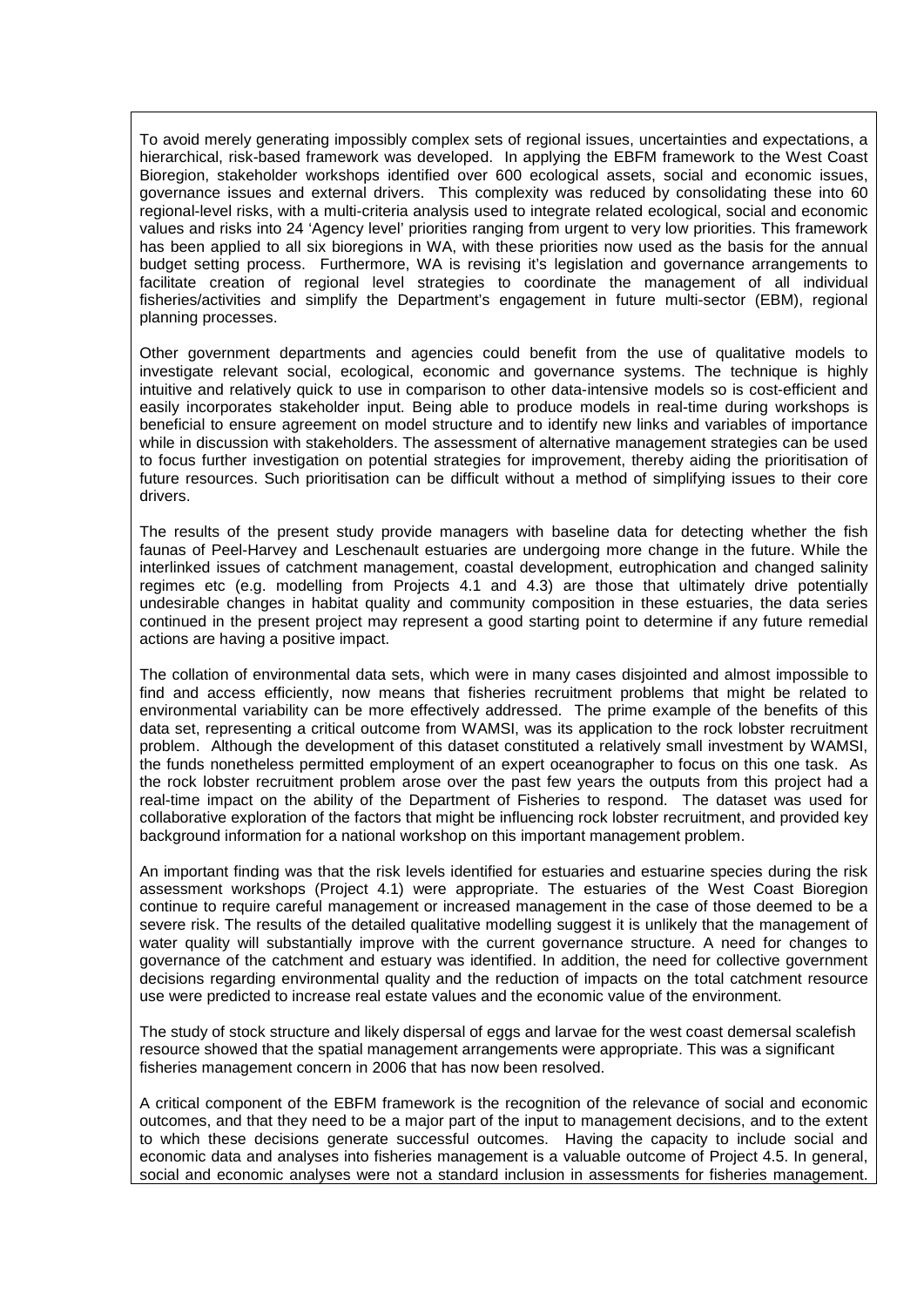However, the identification of the most appropriate methods of analysis along with the growing recognition of the need to include this type of information in assessments for management will further progress the implementation of EBFM in WA. This project has provided baseline data for the charter and commercial sectors with which to build on-going monitoring through regular socio-economic data collection and periodic surveys. Information regarding the impact of management changes on the fishing community is particularly valuable for future management plans, particularly, that the overall satisfaction of recreational fishers was higher despite increased regulations in the WCDSF.

#### **6. Capacity Building**

Detail the additional "capacity building" this Node has provided to WA. Considerations include Masters and PhD students, postdocs, technical support staff, research staff, equipment, facilities, building expertise and associated "knock-on" opportunities and income streams.

Talented PHD graduates have filled a number of postdoctoral positions, bringing skills to Western Australia on topics such as qualitative modelling, benthic ecology and fish community ecology. In most cases these young scientists have come from interstate and overseas, so have brought fresh perspectives on ecosystem research that have now become part of our knowledge- and skills-base for marine research in Western Australia. These highly productive postdoctoral scientist have helped shape the outcomes for Node 4 directly, and have also had broader impacts by contributing to a range of positive outcomes for marine and estuarine research that were not directly part of the Node 4 program.

#### **7. Data Management**

Summarise the "Data and Information products" that have been generated by this Node.

Node 4 encompassed a wide range of activities including risk assessment of fisheries and ecosystems, governance of estuarine management, behaviors of recreational fishers, developing databases of environmental variables, stock structure of exploited species, and trophic relationships of fish and rock lobsters. Considerable quantities of data were collected for assemblages of fish and composition of benthic communities. The information from all aspects of Node 4 has been published as research reports or scientific papers. See project reports for details.

## **8. Modelling**

Describe [where applicable] the modeling tools that have been created by this Node. What are their strengths and limitations?

This Node made excellent use of established modelling techniques (qualitative modelling, bioregional assessments of trophic impacts). Various innovative multi-variate statistical models were employed to develop potential indicators for marine benthic communities and both estuarine and marine fish communities. Details can be found in the project reports and publications.

# **9. Societal Benefits**

Summarise the societal benefits of the research in the Node [suggest you summarise section 7 [*Benefits*] from the individual Project Reports]. Give a snapshot of where we were at the beginning of 2006 and where we are in mid 2011?

In 2006 the governance systems for fisheries and ecosystem management in Western Australia recognized the need to further implement effective ecological sustainable development, including evolving towards a system that explicitly considered ecosystem management (e.g. dealing with cumulative impacts at the bioregional level), not just a focus on targeted, exploited species. WAMSI provided the means to undertake a highly focussed study to trial the implementation of the EBFM framework, which in turn focussed the whole department of Fisheries to make rapid progress over what was a relatively short period of time to enact a major shift in governance. Node 4 also highlighted the means to identify system assets, then, importantly, linked these assets to social and economic outcomes. Linking the assets and outcomes in this way is critical for EBFM and without linkages the integration of ecological, social and economic aspects of the system cannot be undertaken. Furthermore, this study allowed the recognition of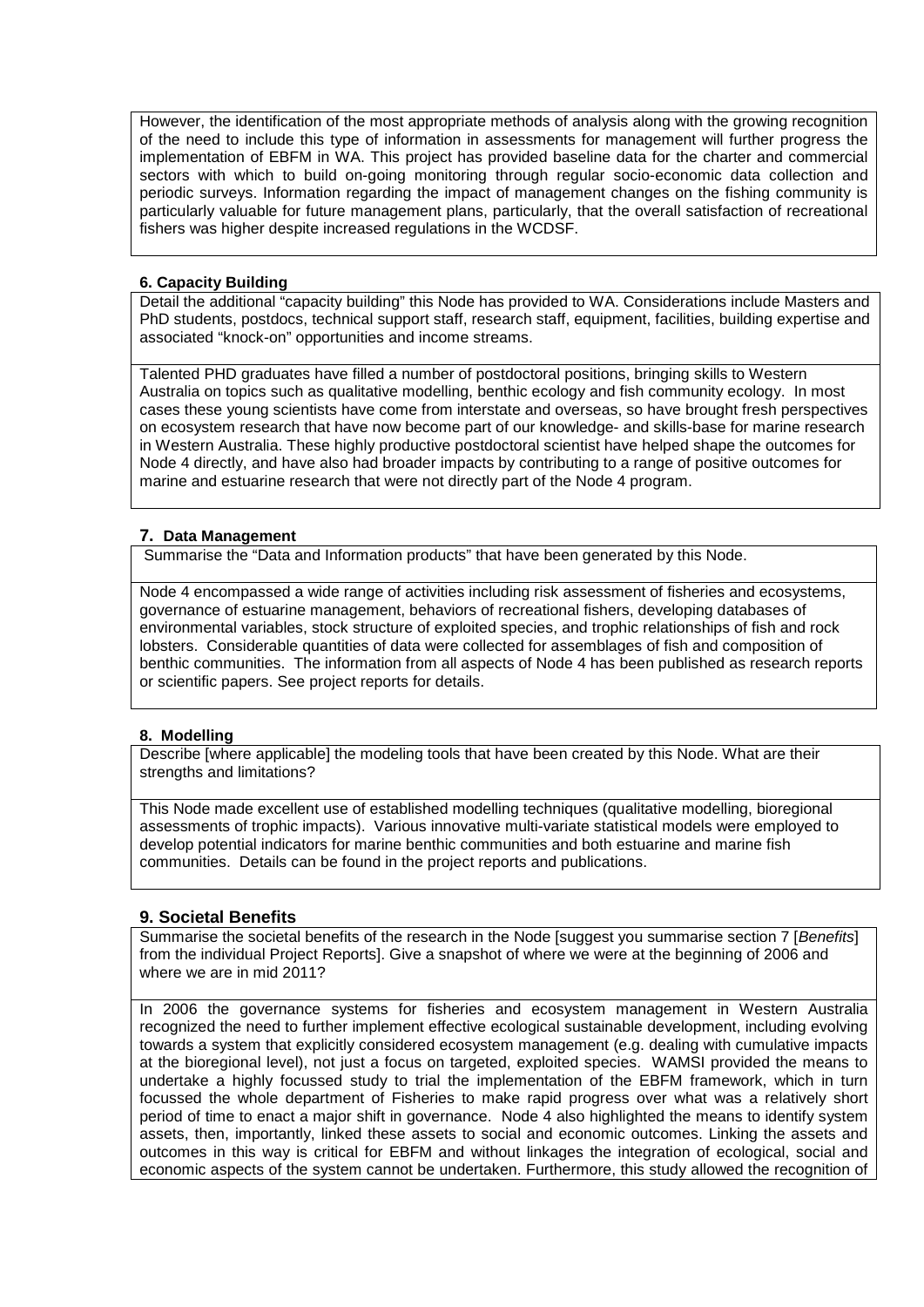the role of cumulative impacts of multiple fisheries and external impacts in ecosystem management while explicitly showing the difference in priorities between EBFM and EBM. These benefits have all been undertaken using an internationally endorsed, comprehensive framework based on risk management principles. These high-level results have changed the department of Fisheries governance structure, thereby allowing a better use of available resources, which are provided by public funding.

The process of explicitly articulating how priorities are effectively determined was itself a very useful exercise as this step had previously used an implicit process, which is likely to have been applied inconsistently. A valuable outcome was the explicit recognition that we had been implicitly discounting the those risks that were largely generated by activities under other legislative management systems. Hence, this was not only useful for setting our internal priorities for direct management actions but also for discussions with other agencies, plus government more broadly, about whether the current jurisdictional and management responsibilities are appropriate. This is a major governance and efficiency benefit.

The application and consolidation of the EBFM framework to identify and assign risk to all elements of ecological, social and economic relevance for the West Coast Bioregion has not only assisted in improving the planning processes for natural resource management, but has revitalised the entire approach to identifying and managing the risks across the entire portfolio of the Department. It has further reinforced the formal adoption of risk management principles as the appropriate basis for natural resource management agencies.

Following the successful completion of the EBFM process for the West Coast Bioregion (which effectively took 2 years to complete), the same principles have subsequently been applied to the other bioregions in Western Australia. Now that a clear format has been generated and there are detailed examples from the West Coast to use as a guide, the time taken to undertake these assessments has been substantially shorter (a few months). Updating the risks is now planned to occur on an annual basis as a formal part of the Department's planning cycle.

The potential benefits and impacts of the EBFM approach now adopted by the Department of Fisheries applies not only to other Western Australian government agencies but also to natural resource management jurisdictions in other states as the relevant Commonwealth government departments.

Research in this node has provided a large amount of information that will be valuable for future studies into food webs and ecosystem interactions within the reef and estuarine ecosystems of the West Coast Bioregion. For instance, a valuable outcome was the finding that western rock lobster are not a dominant ecosystem driver in shallow water. This has implications for the management of the rock lobster fishery in that trophic interactions, following the removal of rock lobster from shallow water, are not at a high risk of change. An experiment to better understand deepwater rock lobster interactions was also established through this project, as well as improved mechanisms for determining trophic interactions and food webs. The finding that the trophic status of ecosystems for the bioregions is not being deleteriously affected in a cumulative manner by fishing provides government with confidence that exploitation of these marine resources has been well managed. This underpins the ongoing ability of fisheries to operate without undue concern about poor fishing practises. At the level of individual stocks, or particular fish resources (e.g. demersal scalefish resource), given that nothing is known about the sizes of the populations of prey of key exploited species any concerns about direct trophic impacts for fish communities should focus investment on assessing the status of their prey populations.

Problems with the structure of estuarine governance were highlighted using qualitative models and potential management strategies were identified to overcome different estuarine issues. The results from the qualitative and quantitative ecosystem models, may provide a stimulus for a change in governance to ensure assessment and management are appropriate for the range of impacts occurring so that community benefits may realize the full benefits that can be obtained through healthy ecosystems.

Improved knowledge of the spatial relationships of the socially and economically important west coast demersal scalefish resource provides security of this resource for all Western Australians into the future. The work undertaken has confirmed that the spatial configuration of the management package is appropriate.

The results from the study on behaviour of recreational boat fishers, which showed an overall high degree of acceptance of new management restrictions in the west coast bioregion, highlight the societal benefits